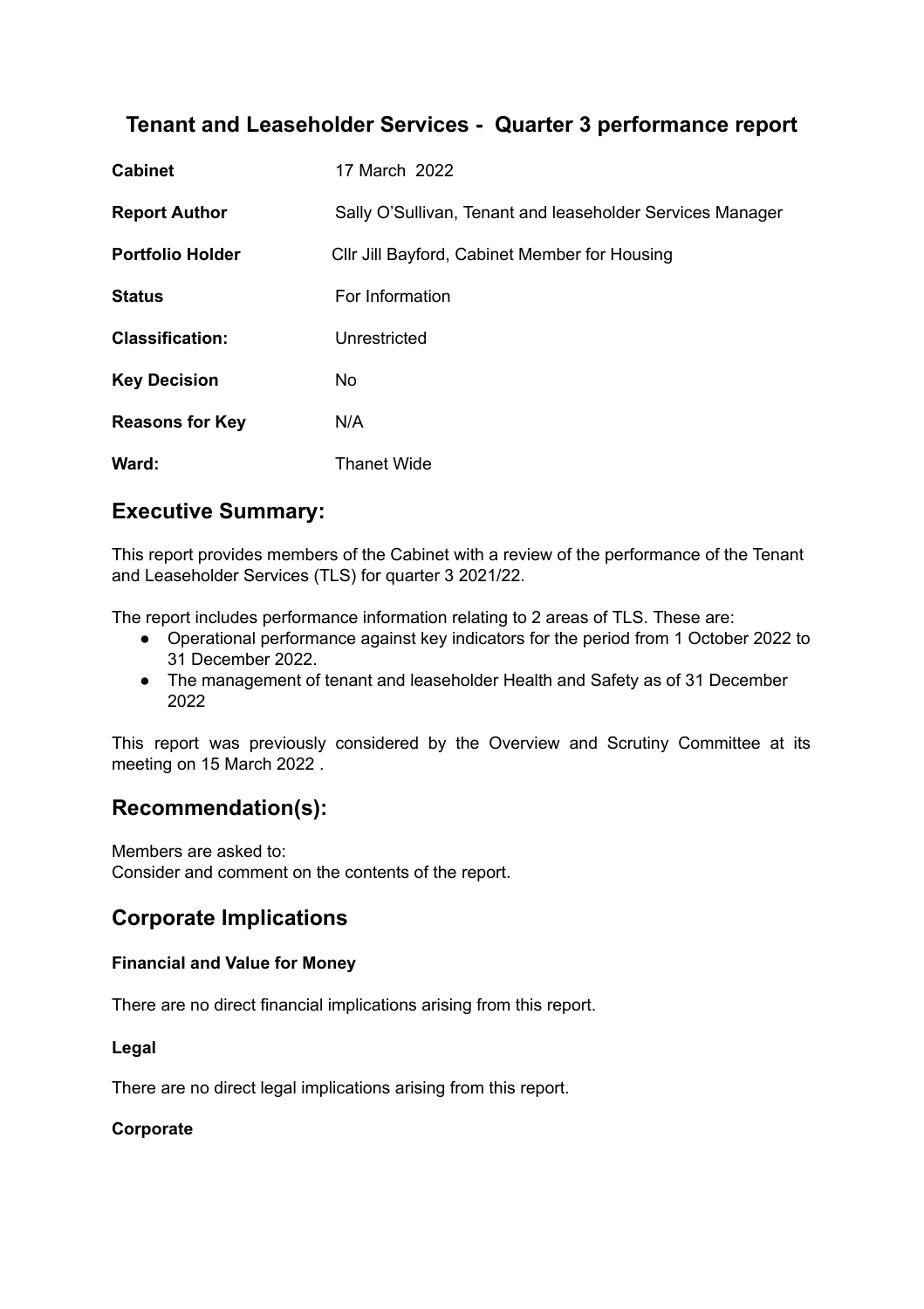The decision to bring housing management and maintenance services back in house was to improve services provided to the councils tenants and leaseholders, to ensure that the service is more accountable to members and open to scrutiny from tenants and leaseholders. This specifically supports the council's service ambitions, as set out in its published Corporate Statement.

### **Equality Act 2010 & Public Sector Equality Duty**

*Members are reminded of the requirement, under the Public Sector Equality Duty (section* 149 of the Equality Act 2010) to have due regard to the aims of the Duty at the time the *decision is taken. The aims of the Duty are: (i) eliminate unlawful discrimination, harassment, victimisation and other conduct prohibited by the Act, (ii) advance equality of opportunity between people who share a protected characteristic and people who do not share it, and (iii) foster good relations between people who share a protected characteristic and people who do not share it.*

*Protected characteristics: age, sex, disability, race, sexual orientation, gender reassignment, religion or belief and pregnancy & maternity. Only aim (i) of the Duty applies to Marriage & civil partnership*.

This report relates to the following aim of the equality duty: - *(Delete as appropriate)*

- *● To eliminate unlawful discrimination, harassment, victimisation and other conduct prohibited by the Act.*
- *● To advance equality of opportunity between people who share a protected characteristic and people who do not share it*
- *● To foster good relations between people who share a protected characteristic and people who do not share it.*

The council's tenants and leaseholders include residents that have protected characteristics as set out in the Public Sector Equality Duty.

## **CORPORATE PRIORITIES**

This report relates to the following corporate priorities: -

*● Communities*

## **1.0 Introduction and Background**

- 1.0 The TLS team provides tenancy management and maintenance services to tenants and leaseholders of Thanet District Council.
- 1.1 TLS provides quarterly reports on their operational performance against a range of key indicators, attached is the data summary (appendix 4) and performance report for quarter 3 2021/22 (appendix 2)
- 1.2 TLS provides monthly landlord health and safety reports for the Regulator of Social Housing (RSH). Attached is the December 2021 report, the final report for quarter 3.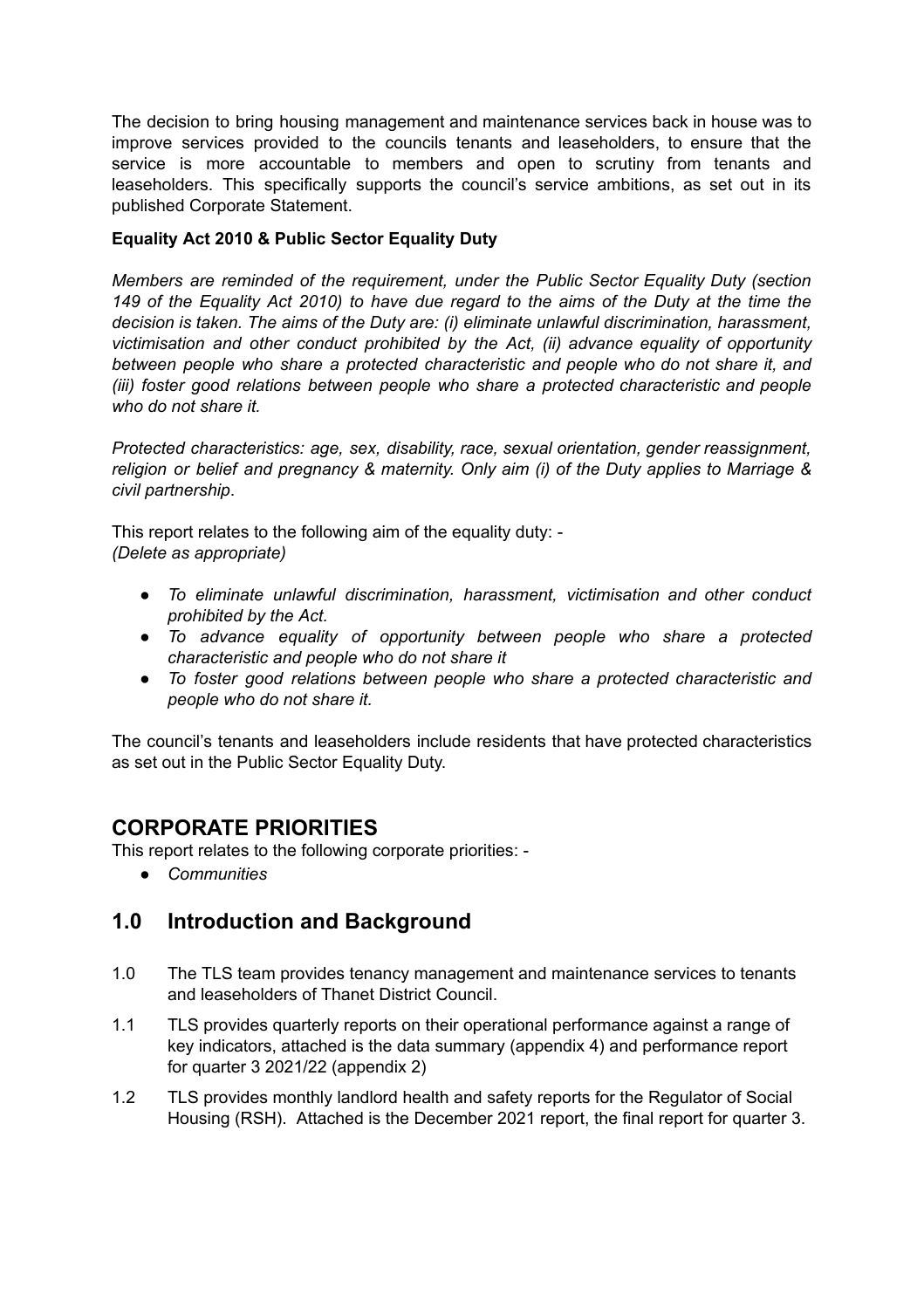# **2.0 Landlord Compliance**

- 2.1 During December 2022, the TLS Landlord Compliance team developed a robust plan to complete recovery of our compliance position by the end of March 2022.
- 2.2 In January 2022 the team sent a formal letter and report to the Regulator for Social Housing (RHS), requesting that the regulatory notice be removed.
- 2.3 One of the main improvements to the compliance team is the implementation of a bespoke Landlord Compliance database. This is on target to be fully implemented by the end of March 2022.
- 2.4 At the end of December 2021, the following workstreams are being managed through the new database giving better assurance that our data is accurate and programmes are run efficiently:
	- Gas safety
	- LOLER (passenger lift safety)
- 2.5 More detail can be found in appendix 1 on each Compliance workstream.

## **3.0 Service Improvement**

- 3.1 During Q1, we put in place our service improvement plan. The plan was developed through a series of officer workshops and customer surveys. We also took into account relevant legislative and regulatory requirements.
- 3.2 We are making good progress on doing what we said we were going to do. Highlights from this quarter include:
	- 4 x new policies to Cabinet in March for approval to adopt.
	- Completed a review of our compliance with the RSH Consumer Standards.
	- Started a deep dive review of operational processes.
	- Trialling of a tablet to enable mobile working.
	- Providing improved information on our webpages.
	- Produced updated safety/information leaflets in plain English.
	- Provided lone worker training and protocols lone working and for use of Peoplesafe devices.
- 3.3 An integral part of improving our efficiency is by improving our systems. In Q3 we started a series of 'Health Checks' on our Housing Management System. These are used to help use what we have in the best way and to advise us of further upgrades or improvements that will improve our user experience.
- 3.4 So far the health checks have delivered a wealth of improvements to our frontline teams that include:
	- Reducing administrative burden
	- Enhanced reporting ability
	- Providing a 360 view of all areas of housing management functions to all teams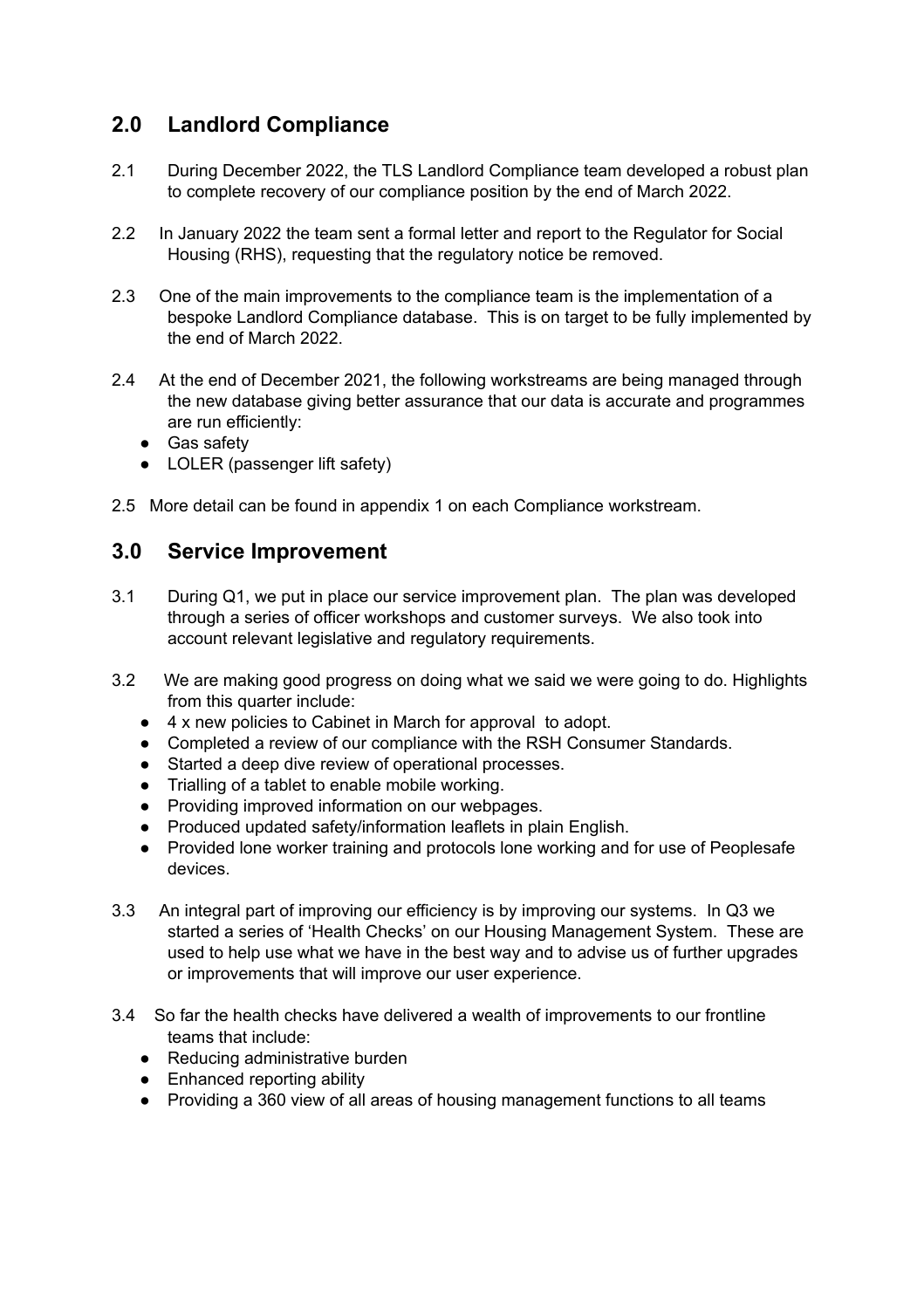## **4.0 Resident Involvement**

- 4.1 The Thanet Tenants and Leaseholders Group (TTLG) have been consulted on the review of 4 policies; Aids and Adaptations; Rechargeable Works; Antisocial Behaviour and Income Recovery Policy. The TTLG found the policies to be fair, cost effective, clear, easy to read and free of jargon.
- 4.2 The TTLG felt the policies do not discriminate against protected characteristics, provide equal opportunity to accessing services and promote good relations between TLS, contractors and residents. The TTLG comments have been used to inform the policies Equality Impact Assessments (EIAs).
- 4.3 The TTLG have set up a Performance Monitoring Sub-group who met for the first time in November and will meet quarterly. The group will monitor performance and make recommendations for service improvement in line with the expectations set out in the Tenant Involvement and Empowerment Standard.
- 4.4 Residents told us they wanted more opportunities to engage and scrutinise services. A resident focus group is engaged to co-produce the Resident Involvement Strategy using insight from wider residents. The Strategy will be completed in March.
- 4.5 Residents told us they wanted to see communication improve. Quarterly newsletters for all residents and a quarterly newsletter for the residents of our high rise blocks are published. Residents and TLS staff provide article suggestions for inclusion.
- 4.5 A Strategy has been developed to collect and improve the quality of resident data we hold which will help us better understand the different needs of our residents. Collecting data will start in the coming months.

# **5.0 What's happening in 2022**

- 5.1 In response to the Social Housing White Paper, the Regulator for Housing (RSH) will have increased powers and will take a more proactive approach to consumer regulation. This includes introducing new 'tenant satisfaction measures' (TSM). The RSH is seeking views on its proposals for the TSM and we have provided a response to this consultation.
- 5.2 There is further financial pressure on the HRA due to the following:
	- Reduction of carbon emissions to net zero by 2050.
	- Increased fire safety and building safety legislation
	- Introduction of TSM will required annual tenant survey to be carried out

Contact Officer: Sally O'Sullivan, Tenant and leaseholder Services Manager Reporting to: Bob Porter, Director of Housing and Planning, 01843 577006